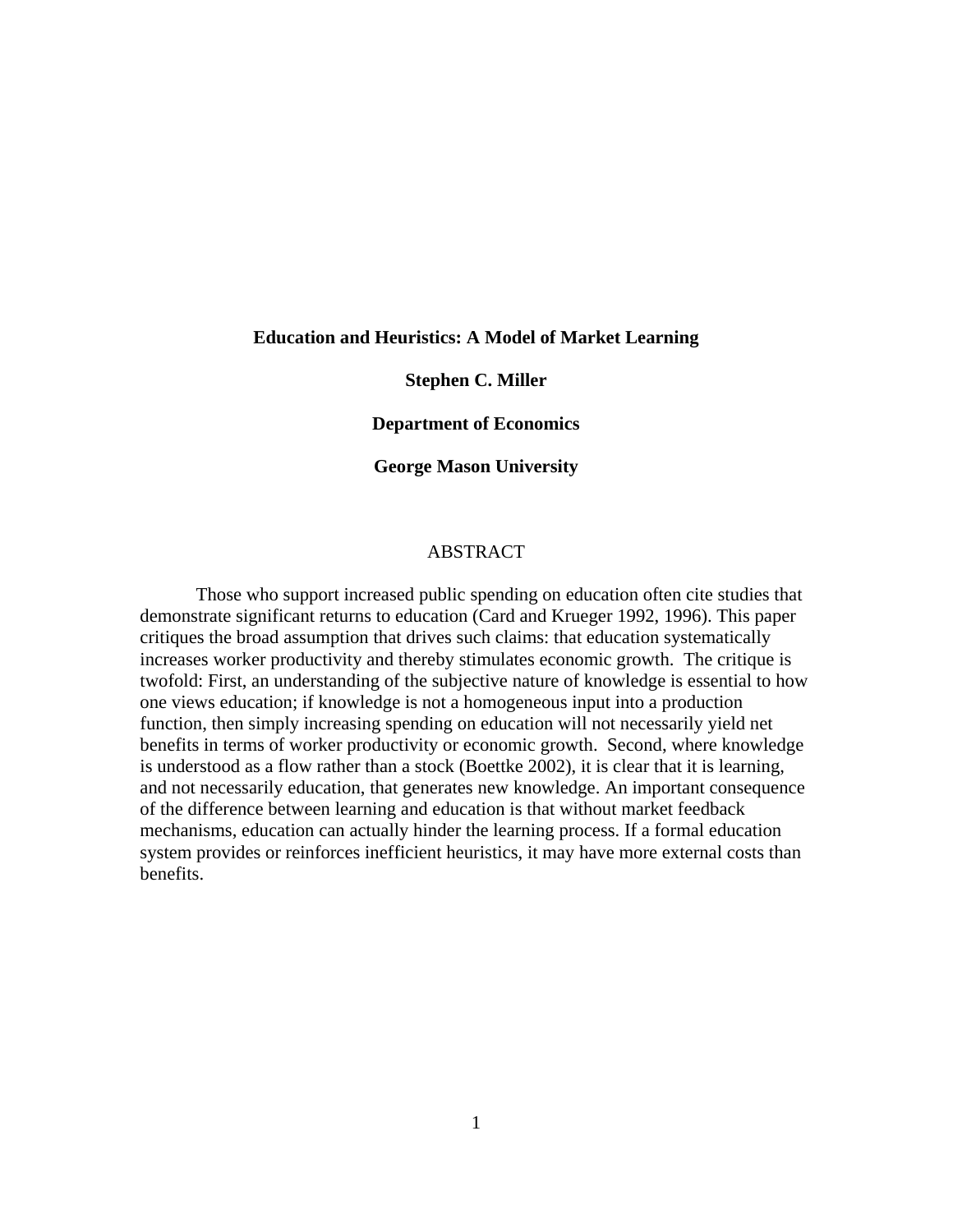## **Introduction**

 $\overline{a}$ 

This paper relies on two important and related distinctions. The first is the distinction between learning and education. The second is between information and knowledge.

To describe the difference between information and knowledge, Boettke (2002) describes two basic forms of ignorance: 1) Where human beings know what they don't know, and 2) where they don't know what they don't know.<sup>[1](#page-1-0)</sup> Acquiring information reduces the first form of ignorance, but only new knowledge can decrease the latter. Information is defined in this framework as *existing data* that can simply be obtained through search. Knowledge, by contrast, results from a cognitive learning process.

 While learning can be a part of education, education can take place without generating new knowledge – education is often just the sharing of information; likewise, learning often takes place outside of the institution of formal education. State capital names, spelling rules, and multiplication tables are examples of information that is typically spread through education. Knowledge of how to cook a meal or edit a digital photograph are examples of knowledge gained through reflection, experimentation, and experience. For the purposes of this paper, these activities are defined as "learning." The word, "education" is used rather narrowly as a substitute for "formal schooling." The question, "What is the capital of Missouri?" has many incorrect answers, but exactly one

<span id="page-1-0"></span> $1$  Boettke mentions a third cognitive state, one of willful ignorance, where what people know isn't so. This is similar to Caplan's (2001, 2002) notion of *rational irrationality*.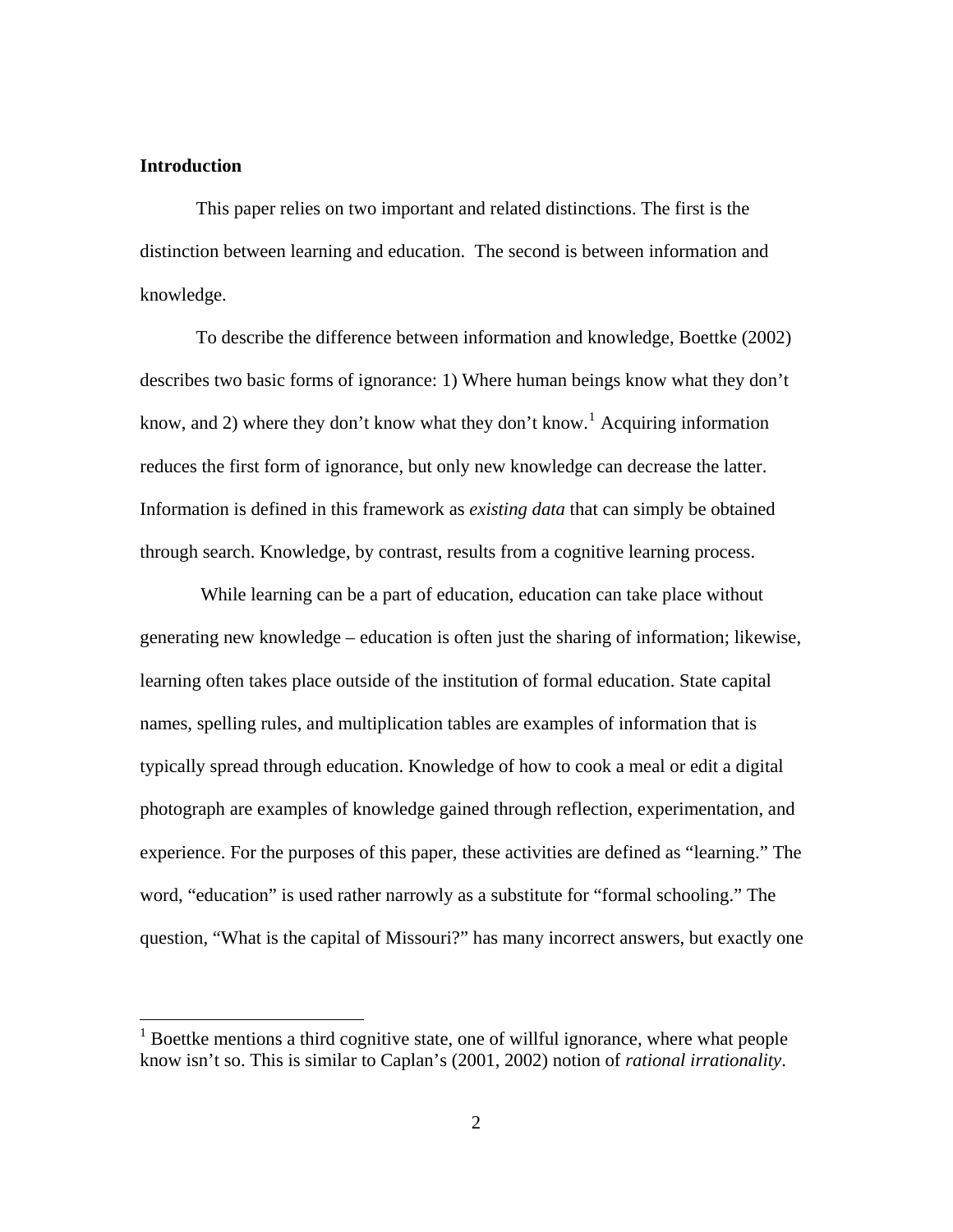correct answer. But the question, "How do you bake a cake?" has multiple correct and incorrect answers.

The first section of the paper focuses on the heterogeneity of knowledge, using the distinction between information and knowledge, where *information* refers to a stock (i.e. facts to be known) and *knowledge* refers to a flow, ever-changing as it passes from individual to individual. The implication of this distinction is that while the stock of information is important to participants in an economy, knowledge (as defined here) is even more important to their decision-making, as the knowledge available changes rapidly and varies with specific circumstances. The argument, then, is that formal education can improve the stock of information available, but it does not typically provide the knowledge that is most relevant in the coordination of the market.

The second section of the paper offers a slight twist on the analysis in the first section, in that it suggests that formal education actually does influence knowledge indirectly, where it provides heuristics that shape knowledge. Heuristics, or mental shortcuts that reduce the costs of understanding new information, affect the evolution of new knowledge. In the market, heuristics are adopted through a natural selection process of sorts; heuristics that are more consistently useful will defeat and replace heuristics that are prone to frequent failure. When education is treated as a public good, and is separated from market forces, "bad" heuristics are more likely to survive than they otherwise would in a competitive market.

The third section analyzes the internal and external costs and benefits of education, and compares them with the costs and benefits of of learning as a more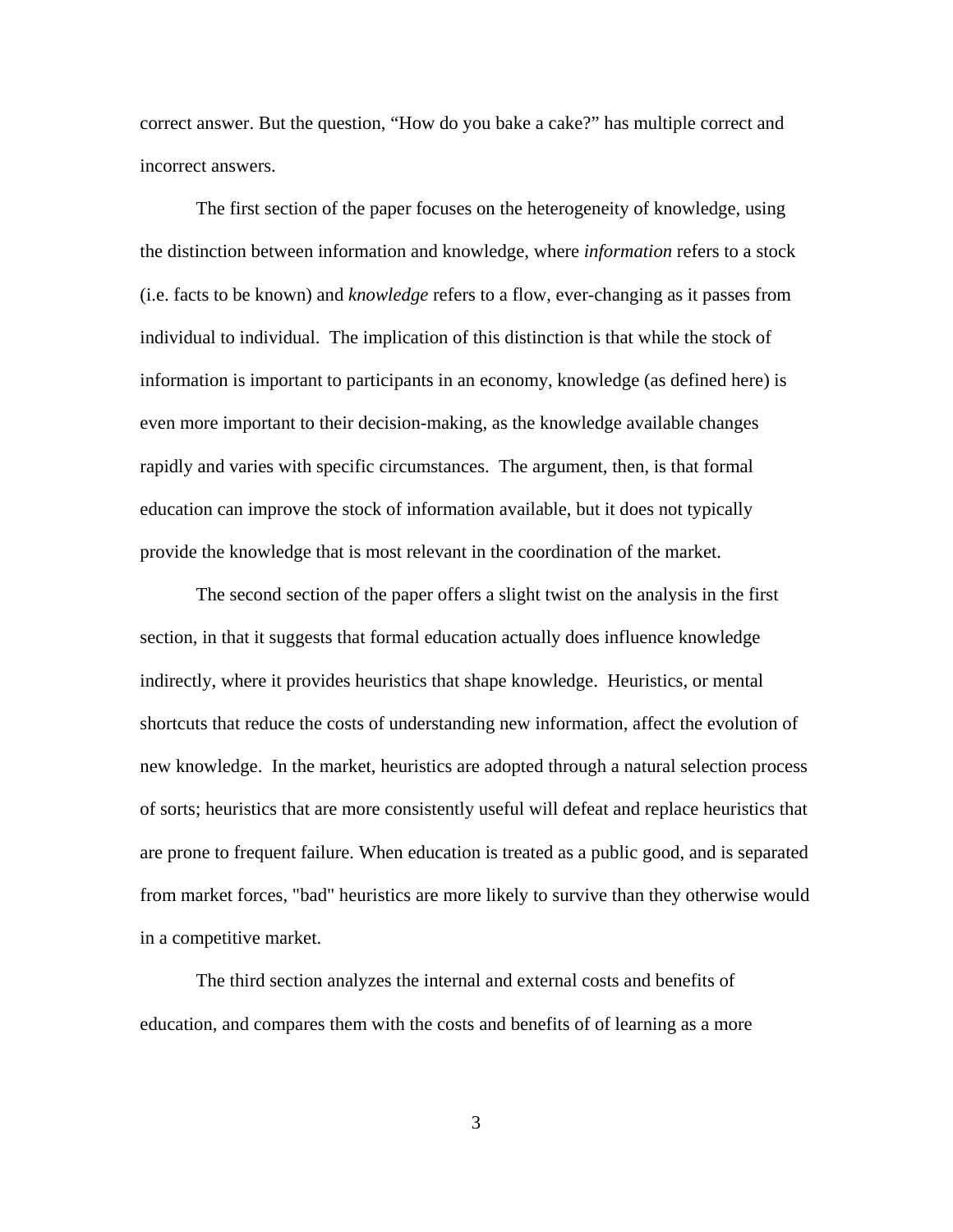subjective and spontaneous process. Most of the empirically demonstrated returns to education are private and internal benefits, and the claim that civic returns are positive is examined within the framework of two important concepts in public choice, namely rational ignorance and rational irrationality.

## **Knowledge as a Heterogeneous Good**

Boettke (2002) presents the Austrian distinction between information and knowledge as being a crucial and perhaps defining feature of the Austrian economists' approach to economic inquiry. The Austrian approach, Boettke explains, is to treat information as a stock and knowledge as a flow. Knowledge for Boettke can be thought of as specific and localized knowledge, and information can be treated as a synonym for "common" knowledge. Specific knowledge, treated as a flow, changes as discovery occurs, as market participants act, and as they learn. Put in different terms, it evolves. The new knowledge is determined both by the interaction and how it existed prior to its evolution.

 Information is the equilibrium notion of knowledge. Facts are out there to be traded in the market. In a standard neoclassical equilibrium framework, information is costly to obtain, and is sought after to a point where the marginal benefits of a search for information equal the marginal costs of the search. *How* information is found isn't seen as particularly important to individuals acting within a market. Information is twodimensional; you either have more of it or less of it.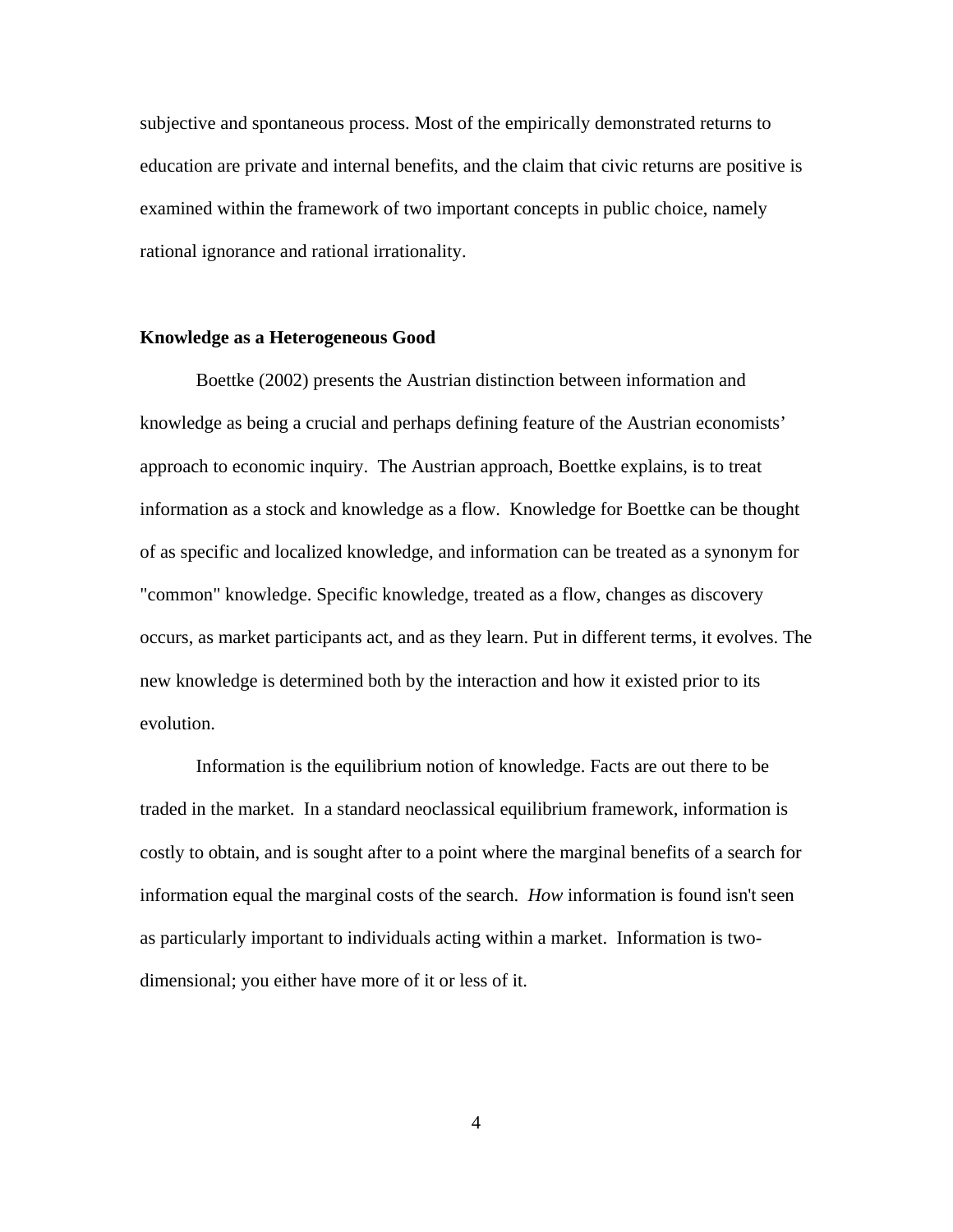This characterization of the equilibrium-oriented view of information is not necessarily a criticism. To the extent that economists working within this framework understand that they are simplifying the notion of information to make analysis possible, it is a useful step. Information is certainly easier understood as a costly good that is demanded and supplied in the marketplace. But the problem with equilibrium analysis is when it distracts from the evolving market process that economists wish to explain. If the point is merely to explain the basic incentives surrounding information and ignorance, an equilibrium framework clarifies the point. But if an economist wishes to examine the incentives in more detail, to explain why actors are informed or ignorant in a particular way, then it is necessary to step away from a static equilibrium framework. To explain the dynamics of a market, equilibrium must be a dynamic notion. If economics is the study of individuals' means to a given end, then the series of actions taken toward that end is what matters. Simply proving logically that they will reach those ends is not enough.

A better notion of equilibrium is potentially found in game theory, where an equilibrium is a combination of strategies that players adopt. The strategies can actually be quite complex, relying on a system of "if, then" procedures, where how one acts depends on the specific actions of other players, and is limited by one's own knowledge (usually assumed to be incomplete in some way) and expectations. Equilibrium in such a sense is a description of *action* within an institutional framework. Certain kinds of games may not have a stable equilibrium, and where an equilibrium exists there is a recognition of the action necessary to reach it. Equilibrium is not seen as a static point that is reached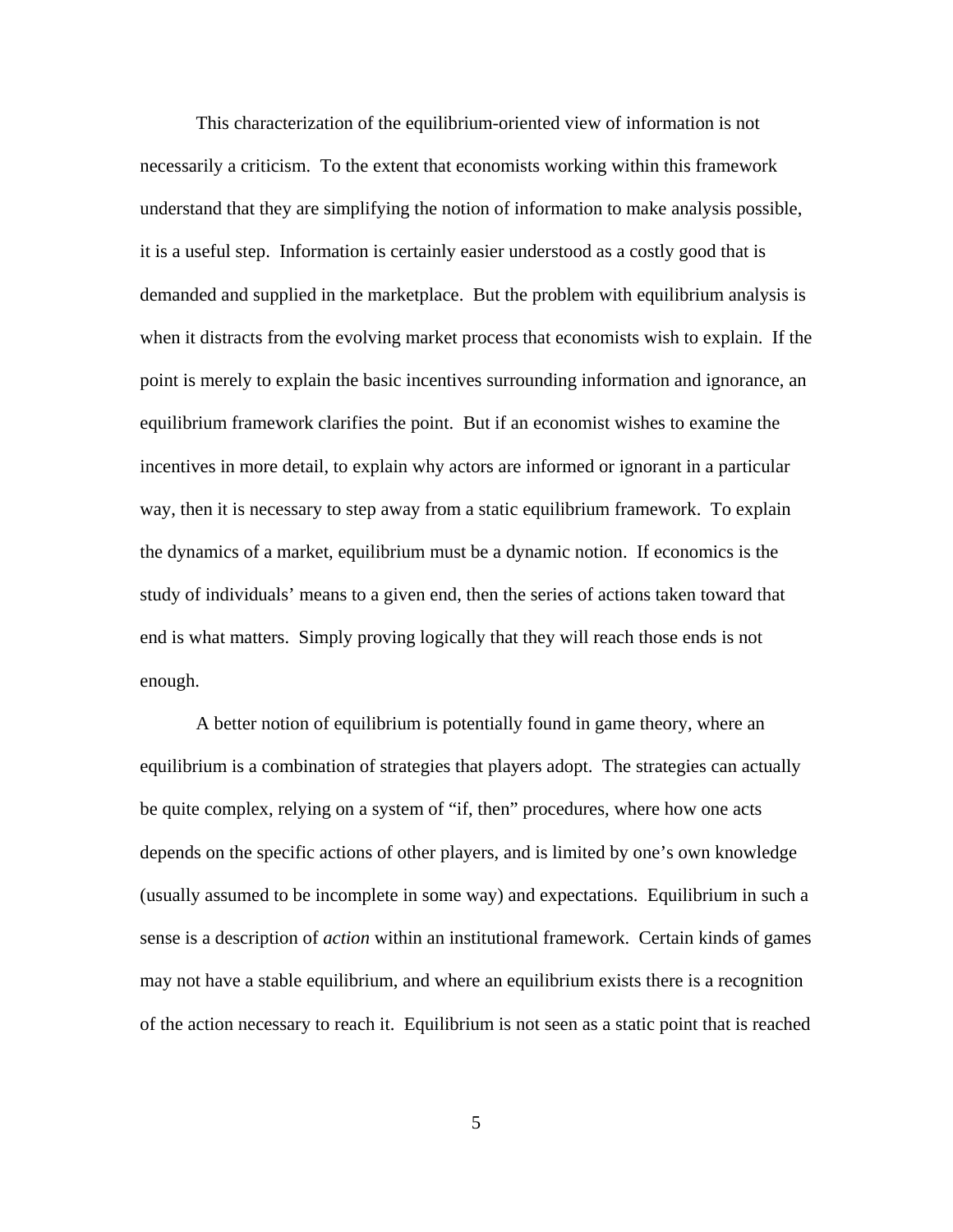in terms of human exchange and interaction. It is possibly static where information is concerned, as in many game theory models the players' information is assumed to be fixed, but even then a more complicated set of models can be used to show how players actually learn and change strategies as more knowledge flows to them. So in the sense that game theory is static, it leaves room for, and in some case focuses on, how equilibria can themselves change as knowledge flows through the system.

 So what is the role of education in a more dynamic equilibrium analysis? Clearly *learning* has a role, but note that within the context of game theory the most relevant learning seems to be very specific. Learning occurs within a game, and is the result of interaction with other players while the game is played. Learning is a changing of, perhaps an evolution of expectations. So in what sense does education, particularly formal education, help expectations evolve in a more efficient or more productive direction?

There's no clear answer. It would seem to be the case that education really only affects expectations where it is specifically relevant to the game being played. And it also would be feasible that education will alter expectations in a number of ways, some of which may actually hinder players by slowing down or misdirecting the evolution of their expectations. Imagine if a formal education led a player to believe, for example, that people in general are narrowly self-interested. Such a belief would tend to hinder a player making offers in an ultimatum game if in fact the other player considers notions of fairness or equity rather than pure material self-interest. In fact, it can be imagined how such a belief doesn't just change an initial strategy, but can also slow down the learning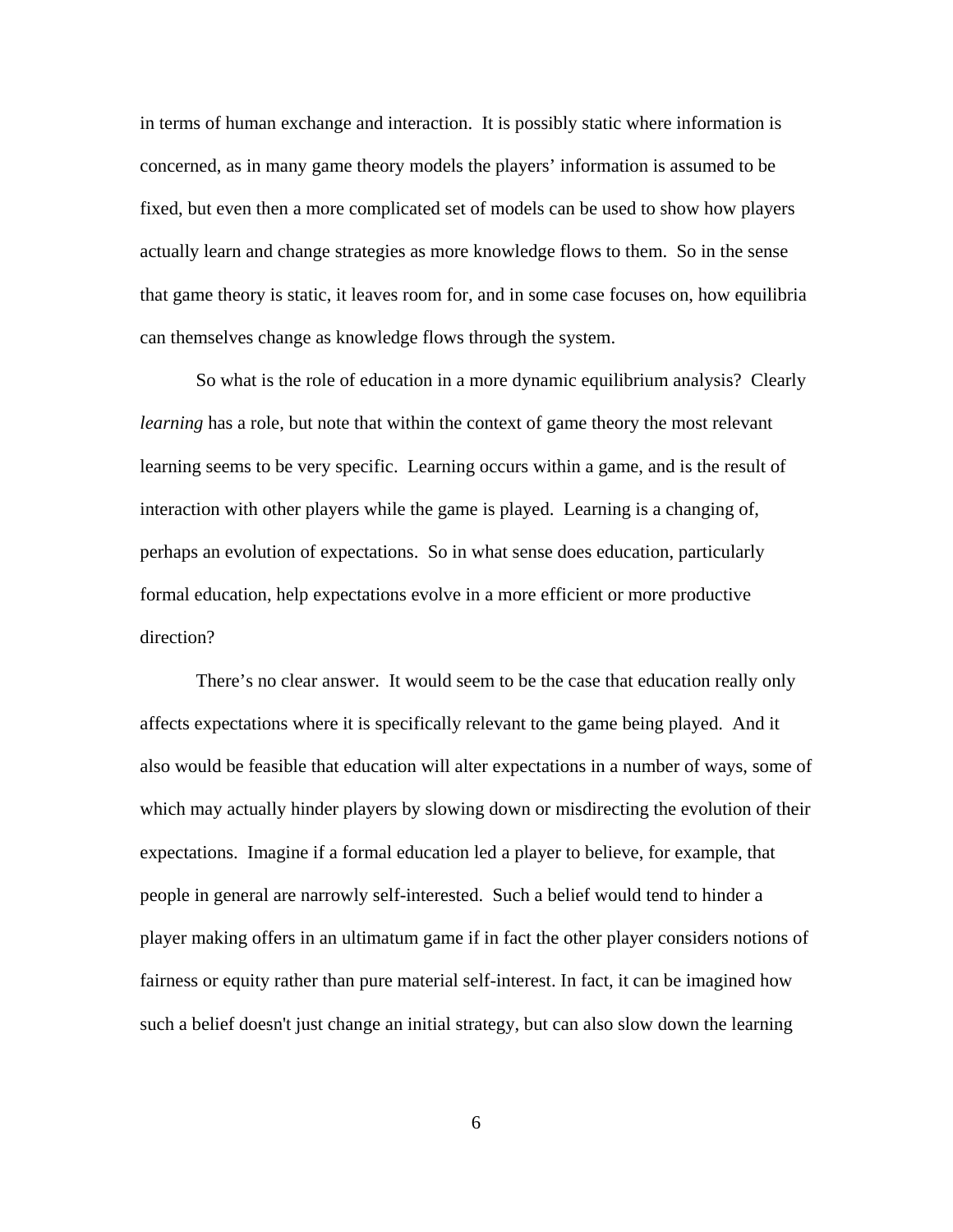process; a player may change expectations more slowly where those expectations contradict prior beliefs. Fortunately, the incentives, i.e. the payoff structure of a game, should eventually push players in the right direction, but there are net losses – and if the game is a one-shot game or limited-turn game the player's change in expectations may come too late to yield benefits at all.

 Within a single-equilibrium "information market" framework, this point is lost. Education is an increase in the stock of information, which can only improve coordination and allow markets to equilibrate more quickly. Education is only inefficient where the marginal costs of providing it exceed the marginal benefits. But there is no equilibrium level of output for education, because education is itself an extremely heterogeneous good, its heterogeneity is very relevant to the question of how much education is demanded. Within an equilibrium framework, it may be advantageous to simply deal with the demand and supply of relevant information, rather than all information. But relevance is a problematic concept, unless one considers knowledge as something distinct from information. As the cost of education falls, one would expect not only more consumption of relevant information, but also more consumption of less relevant information. Information can't neatly be divided into separate categories of relevant and irrelevant, as some information may be relevant or important enough to seek out at relatively high costs, but other information, while somehow relevant to individuals' ends, is only worth seeking out at relatively low costs.

 How can education provide the most relevant information possible? It cannot always do so. Education is limited to providing more easily obtained and easily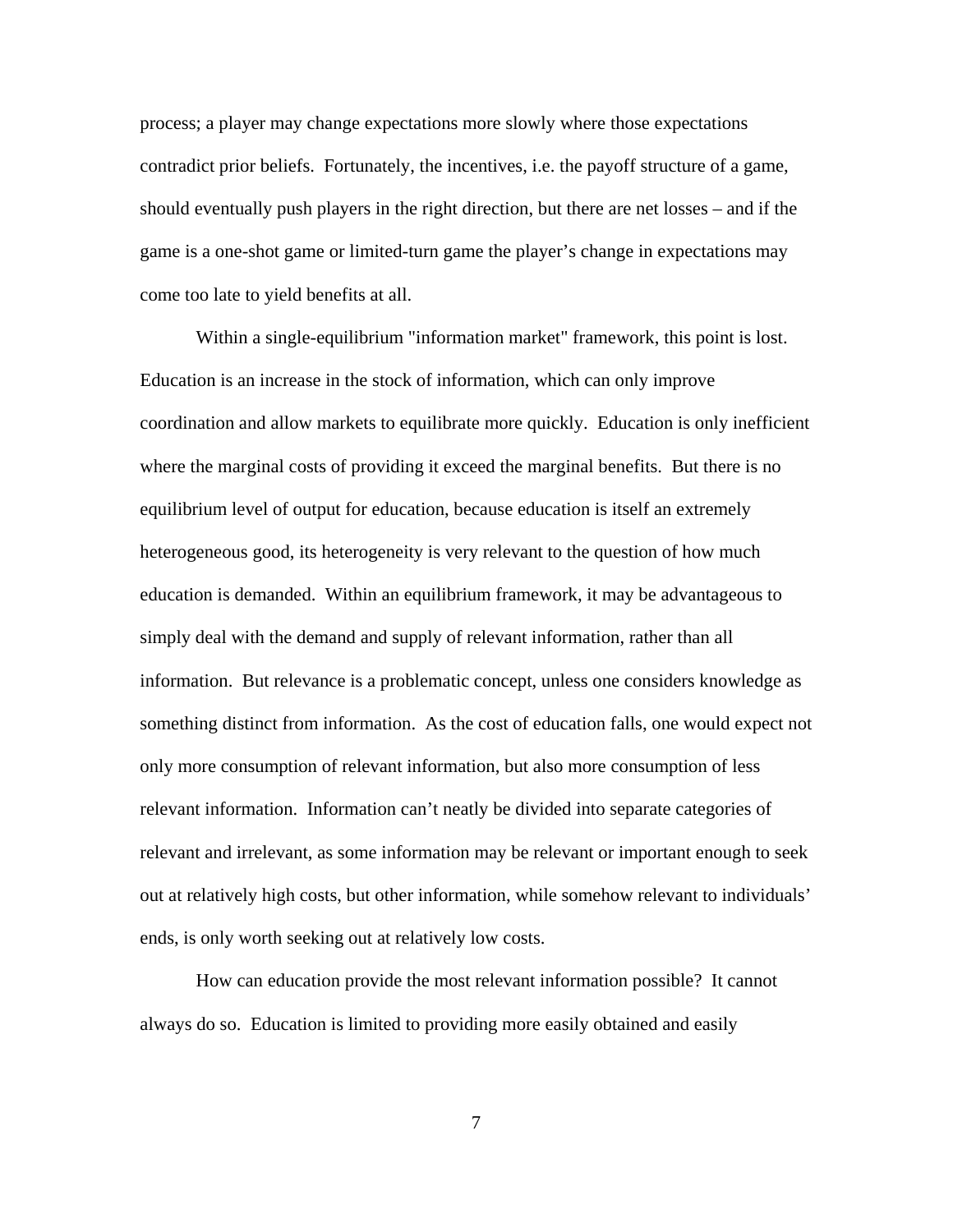communicable information. It cannot provide specific information about how actors will form strategies within a market. It can convey tendencies, and provide heuristics for individuals to use in their own decision-making, but the quality of such information will vary. Education can convey information, but not knowledge. Formal education provides general information that may or may not be useful for individuals trying to develop means to an end. The more general the information, the less of a marginal effect it has. Teaching basic algebra to high school students may have a slight overall effect on the engineering field, but a much greater marginal effect comes from the post-graduate schooling of engineers, and perhaps an even greater marginal effect comes from what actual engineers learn on-the-job as they deal with specific problems. There's no doubt that general education provides a foundation for specific learning, but simply increasing the size and scope of general education may or may not increase the critical learning at the margin. What's critical for decision-makers in markets is the knowledge they possess, and how to obtain more of the relevant knowledge they need to improve their own welfare. While public education can improve the stock of information available, it does not typically provide the knowledge that is most relevant in the coordination of the market. Why not? Because knowledge is not easy to articulate. It is often learned through experience, and typically grows through experience.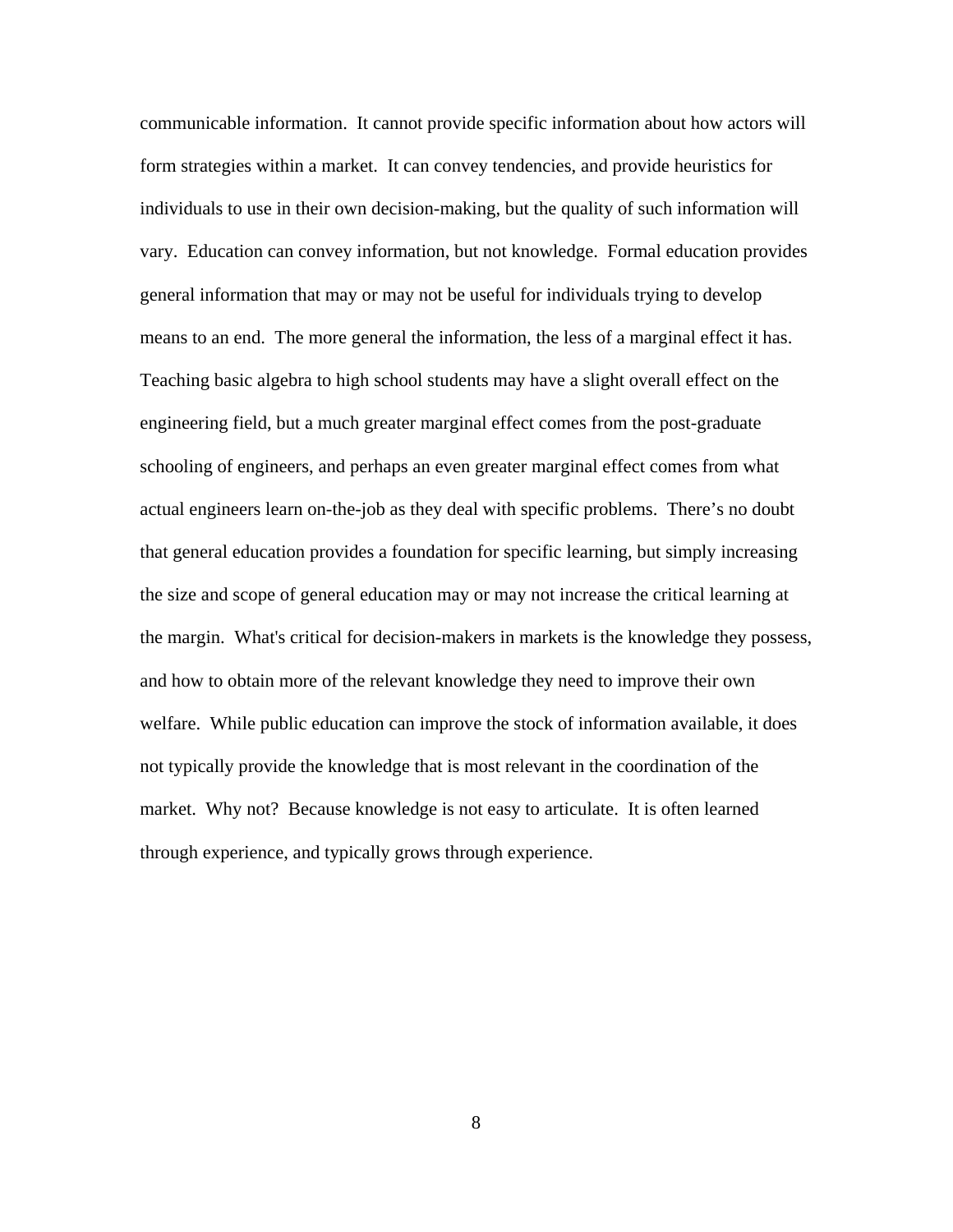#### **Heuristics, Information, and Knowledge**

It might be worthwhile to focus on one example to explain the distinction between information and knowledge. An auto mechanic must possess information to perform his job and earn a living. The mechanic must know various specifications for valve clearances, torque specifications, ignition timing, etc. But a successful mechanic must also acquire knowledge that cannot be easily shared with others, and is best learned by repeated tasks and repeated processes of problem-solving. A shop manual for a particular model of vehicle will provide nearly all of the information required to disassemble and reassemble an automobile to every last small bolt. But a non-mechanic can make only limited use of such information, whereas an experienced mechanic can actually use the information to tear down and rebuild a complex modern car. Furthermore, even if an experienced mechanic were watching over a non-mechanic's shoulder, answering all of his questions and offering information as it was needed, the result would likely be a much slower and more problematic project than if the mechanic had worked alone.

 The mechanic has knowledge that has been acquired through repeatedly performing tasks and repeated exposure to similar problems. But he has also built up a set of heuristics, or mental shortcuts, to be used in his work. He develops habits that are not always efficient in certain situations, but are "meta-efficient," in that they allow him, on average, to maximize his productive output. The mechanic may decide, whenever working on large trucks of a certain make, to separate the cab from the frame before performing any engine work, because most of the time it is a time-saving step -- even if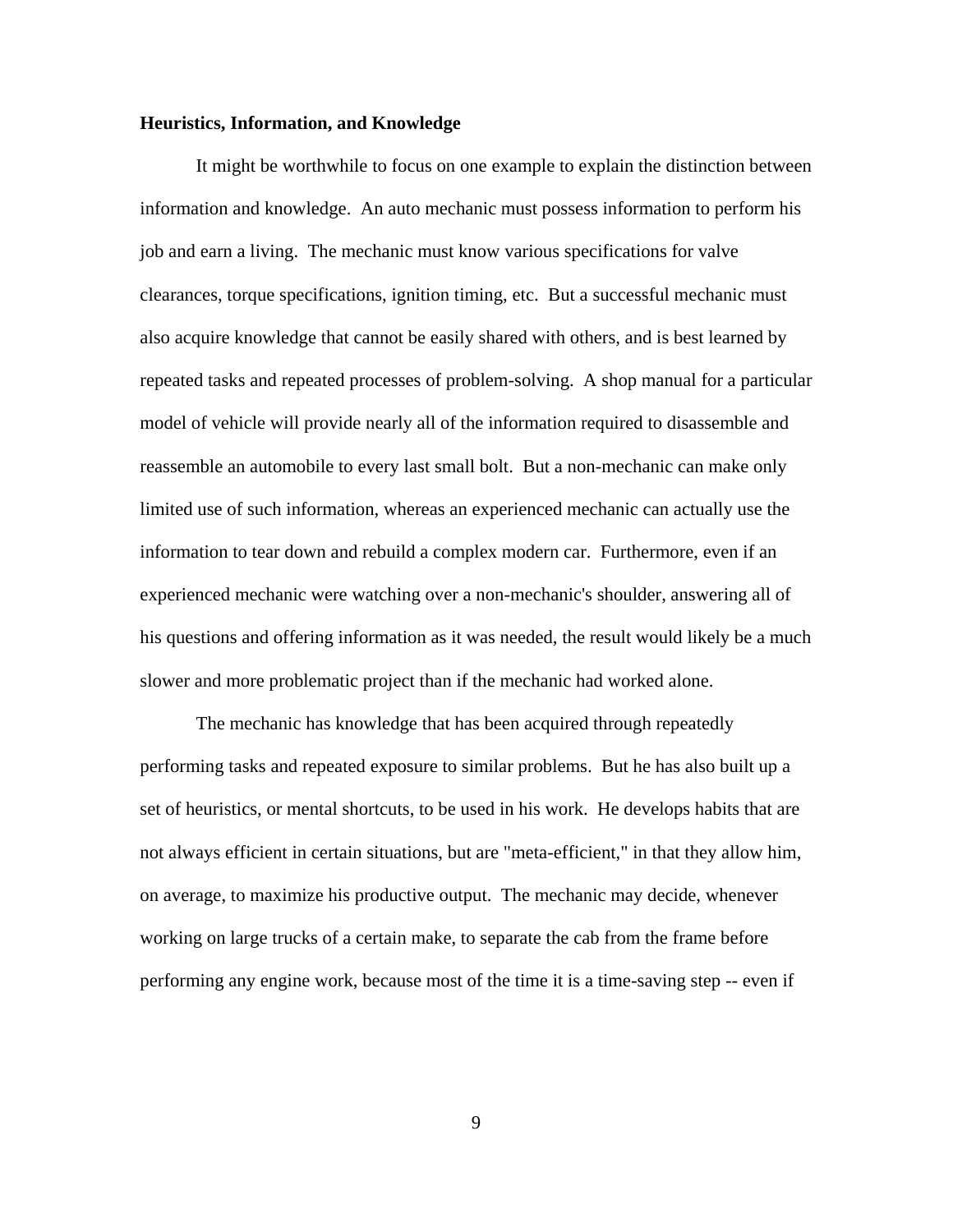there is a unique exception or two to that rule. The rule, i.e. the heuristic, is itself efficient.

 It is now appropriate to review the earlier claim that education provides only information and not knowledge. Using the idea of heuristics, this is not entirely true. For the mechanic, many of his heuristic devices can be learned through formal education. The heuristics are not themselves knowledge in the same way that developing a "feel" for mechanical work is knowledge, or in the same way that practicing an activity makes it easier, but heuristics clearly affect how knowledge is acquired.

 Many mechanics do seek out formal education in the form of intensive manufacturer seminars, short automotive repair courses, etc. Much of what they learn are heuristics that have proven to be useful for other mechanics, such as the practice of separating the cab from the frame of a large-body truck to perform engine work. Often, they are learning a *better* heuristic than the one they previously might have relied on, such as lifting the hood of a truck to access the engine.

Heuristics push decision-makers in a particular direction by telling them what to do in certain situations. As it can be seen from the example of an auto mechanic, heuristics are themselves a way for individuals to economize; carefully examining and weighing different methods of working is costly and time-consuming. Heuristics are a lower-cost alternative, though less perfect in an epistemological sense. For a heuristic to be adopted, it need only provide better results than the next best heuristic.

Many experimental observations of "irrational" economic behavior are instances of a heuristic failing when it conflicts with another heuristic. Examples of how heuristics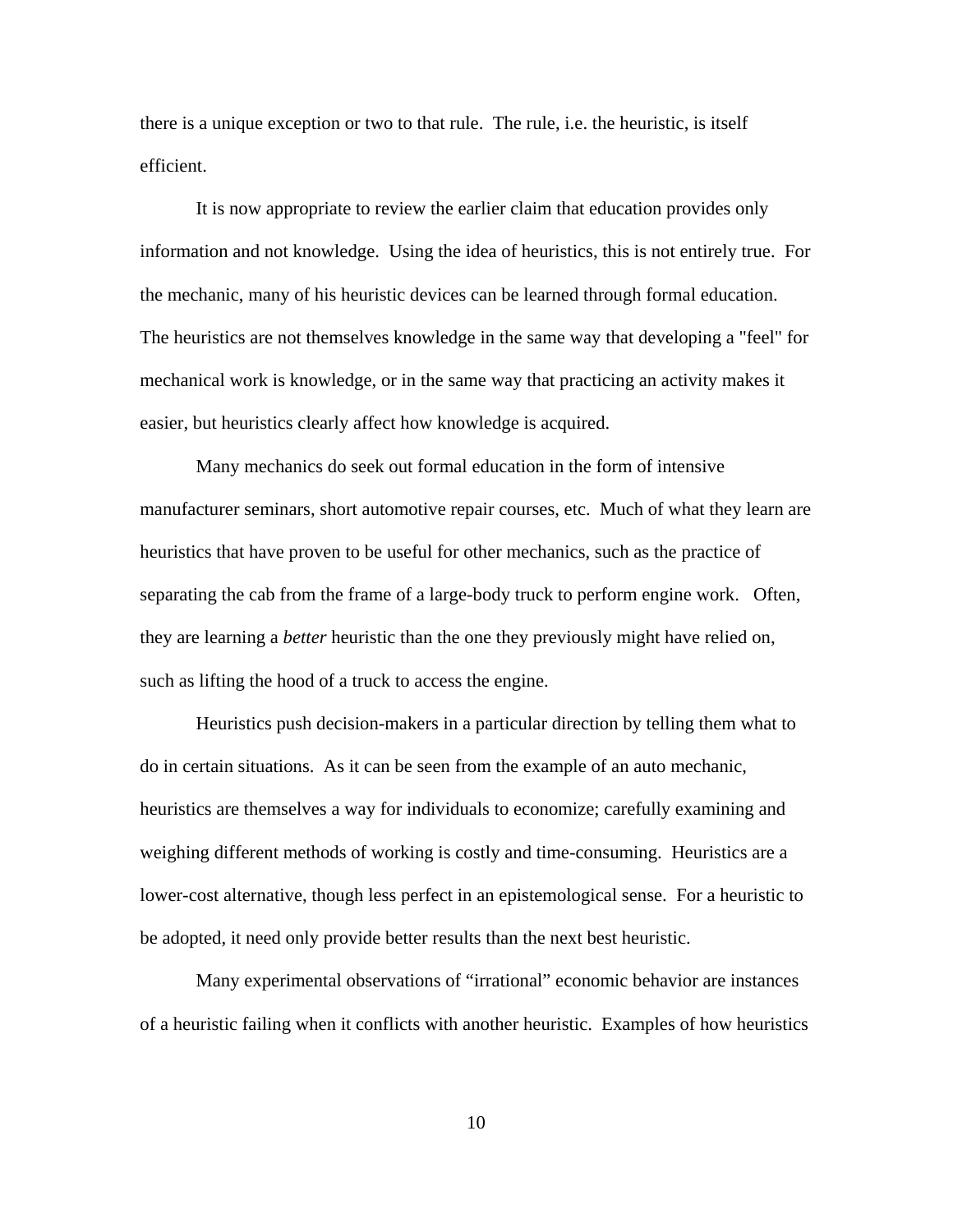can fail are often found in the literature of behavioral economics, where habits like lossaversion are labeled as "irrational." A survey-based example given by McNeill, et al. (1982) is that of physicians who preferred a surgical procedure with a 90% survivability rate over one with a 10% mortality rate, even though the risks are statistically identical. The "irrationality," though, can be plausibly explained in terms of competing heuristics, where 90% survivability meets the threshold of a "good chance," and 10% mortality meets the threshold of a "bad risk." In the survey risk aversion wins out. The heuristic of avoiding risks that are, for example, in the double-digits percentage-wise, fails when offered against a positive outcome that sounds likely (such as 90%).

Undoubtedly, education provides students with certain sets of heuristics over others. If education provides better heuristics and alerts students to where they can fail, then there's reason to believe that education will improve individual decision-making, and ultimately people's well-being. But education of that sort is a likely outcome of market interaction, such as the seminars and courses that mechanics take to improve their abilities. Presumably educators who provide the best heuristics will be in high demand. One can imagine that the education or training they provide is worth investing in, which is possibly what can be seen in the current growth of task-specific education, such as for mechanics, nursing, etc.

With public education, it is plausible that first-best heuristics are being provided, and the expense of public education is justified by the positive externalities that come from the proliferation of efficient heuristics. But it is equally plausible that the poor incentive structure and bureaucratic nature of many educational institutions leads them to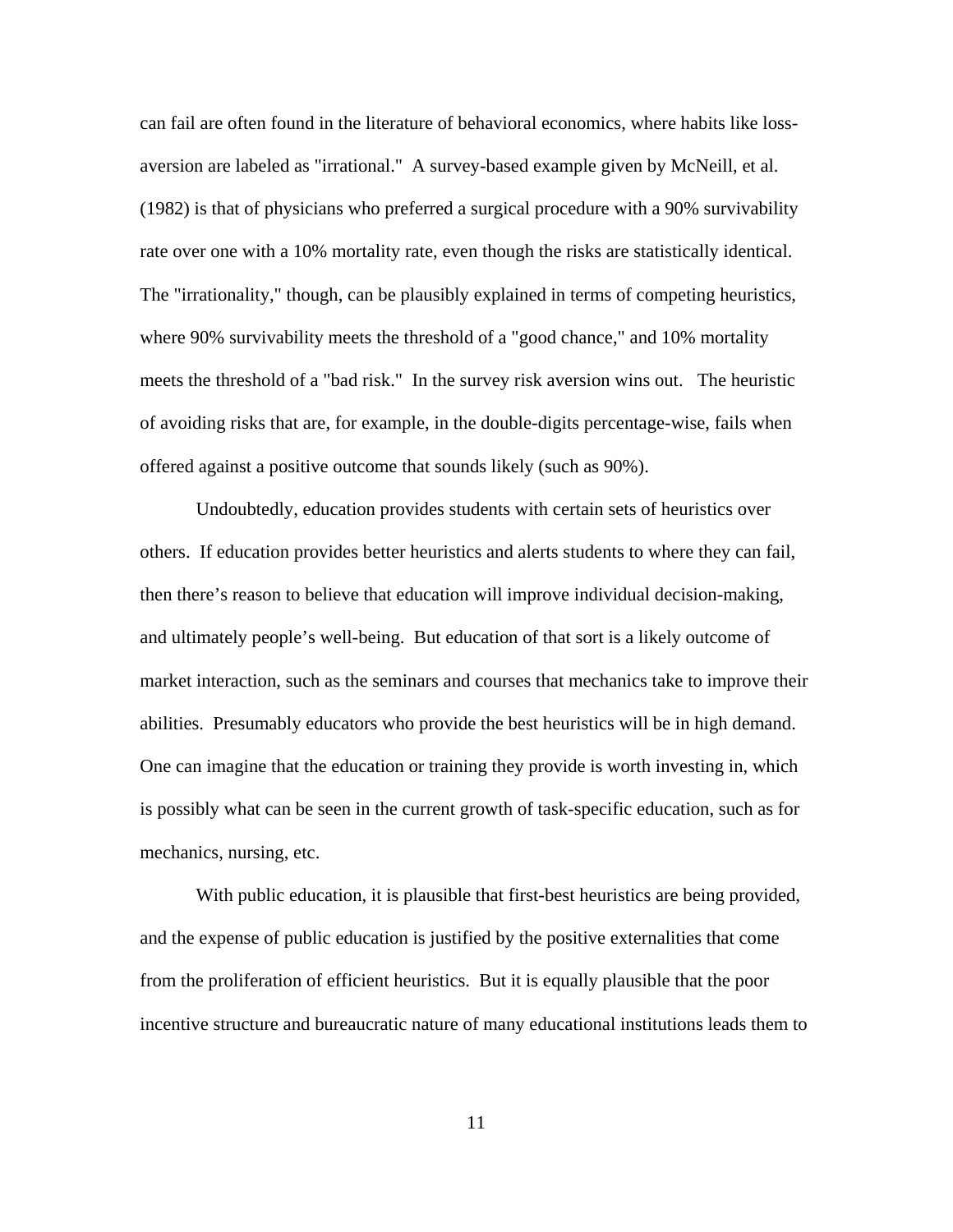promote inefficient or outdated heuristics that will not improve decision-making, and may in fact reduce the well-being of those who adopt them. Of course markets can respond to this problem, but overcoming an inferior heuristic and replacing it with a better one is costly. Furthermore, inefficient heuristics are only rejected where there is market feedback. If an educational institution is bureaucratic and lacking some feedback or incentive-oriented structure, then bad heuristics will tend to persist as generations of students will adopt them only to discard them later in life when they prove to be ineffective.

Of the two plausible scenarios, one where the public educational institutions are efficient and the one where they are not, the second is more consistent with an economic theory of incentives. Public school teachers do not likely have a strong incentive to promote better heuristics if the productivity of their past students is not directly connected to their compensation or job security. In a way, public education puts principals at the mercy of their agents. The agent (educator) decides what the principal (student) gets in terms of an education, and the principal is forced by truancy laws and taxes to pay the agent, regardless of the agent's performance.

An example of education providing "bad" heuristics may be found in a survey of public opinion on toxicology given by Kraus, et al. in 1992 and published in *Risk Analysis*. Elementary and high-school texts often focus on the risks of exposure to toxic chemicals through pollution, smoking, poor diet, etc. For example, the survey described in the article shows that non-toxicologists are likely to believe that *any* exposure to known carcinogens, no matter how small, can cause cancer, whereas toxicologists are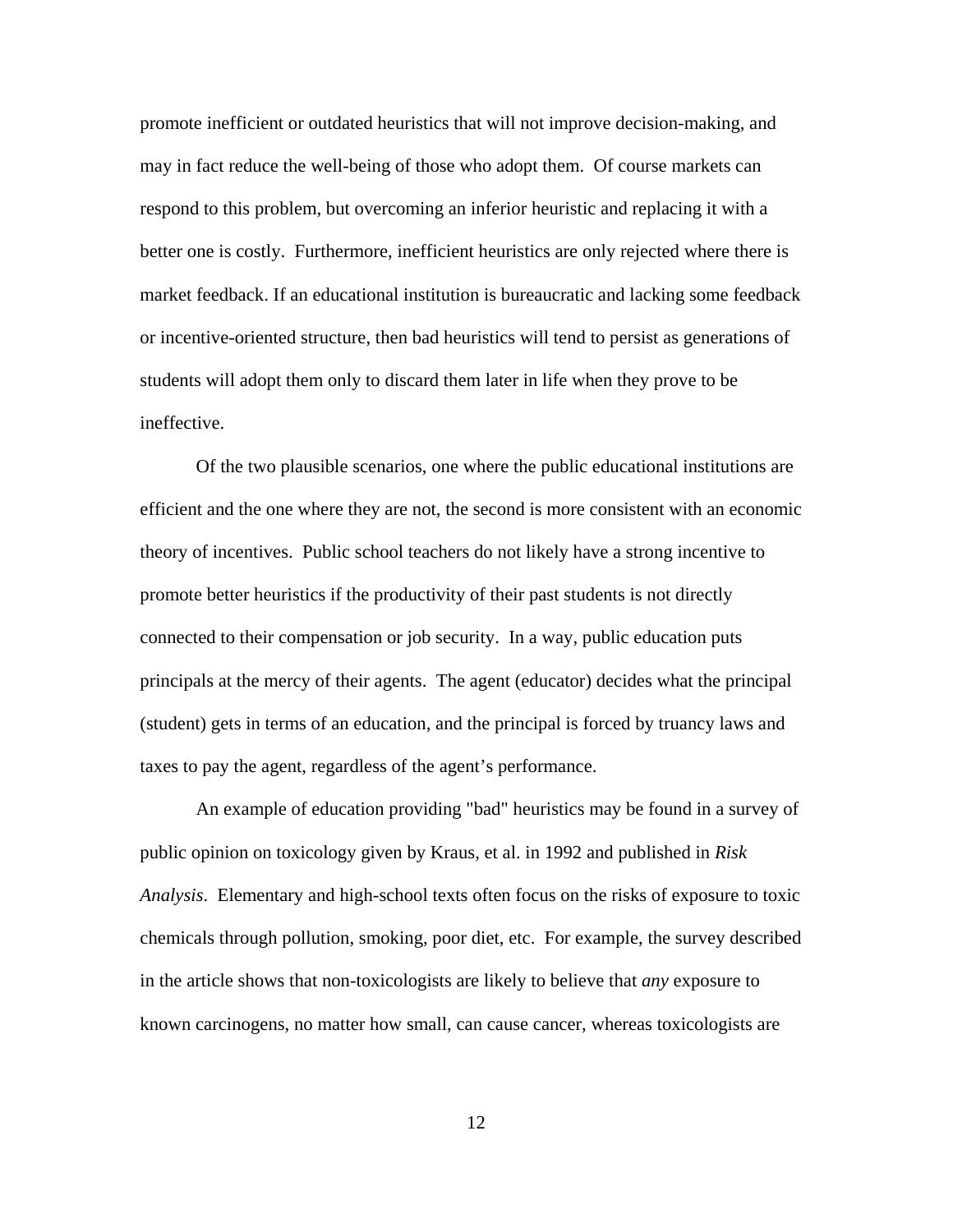very unlikely to agree with such a statement. A possible explanation of the discrepancy is that lower-level education creates and/or enforces a heuristic of extreme risk-aversion, where the terms "carcinogen" or "chemical" raise warning signs that are synonymous with grave danger. But trained toxicologists, on the other hand, have abandoned that heuristic for one that emphasizes dose over exposure.

Another, perhaps more controversial example of the persistence of inefficient heuristics concerns people's beliefs about economics. Caplan (2002) uses the term "systematically biased beliefs" to describe commonly used heuristics related to economic policy positions. Using data from the Survey of Americans and Economists on the Economy (SAEE), Caplan shows a systematic belief difference that exists between professional economists and the general public. The difference itself might be interpreted as bias on the part of economists; but Caplan tests the leading alleged sources of economists' bias, for example the claims that they have a "right-wing" bias on a political spectrum and that economists are biased as a group based on income. In testing these potential sources of bias, Caplan finds no significant correlative effect of those factors on economic beliefs, though he does find positive correlation between "thinking like an economist" and factors such as gender, education, and job security (see Caplan 2001). Given those results, Caplan makes a qualified rejection of claims concerning economist bias, and instead proceeds with the assumption that what separates economists from the general public is their education in their field of expertise.

The heuristics adopted through education may have significant effects, especially where it affects the risks that people take in their own lives. One may be afraid to take a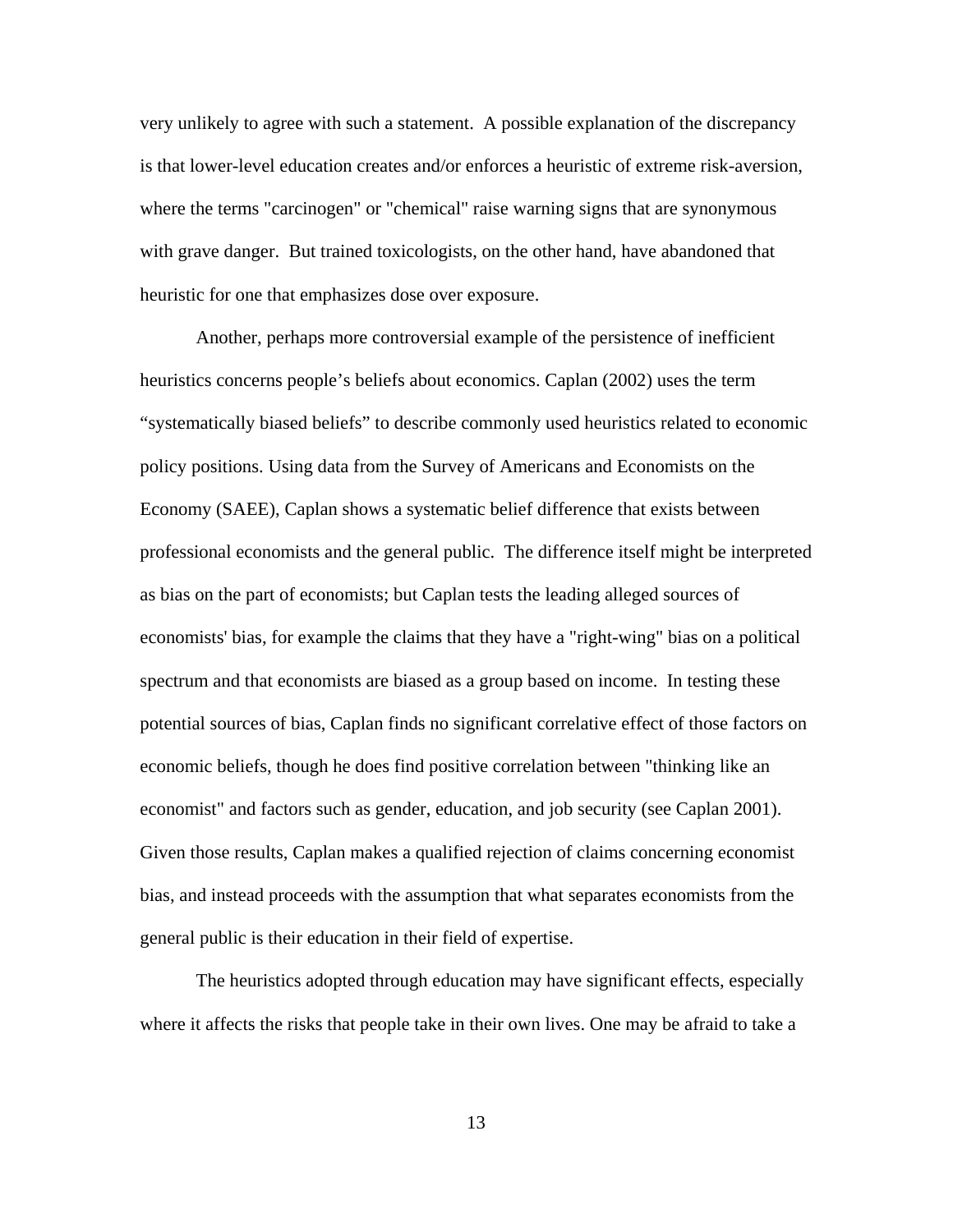job in a restaurant where smoking is allowed, for example, if that person believes that *any*  exposure to cigarette smoke can be fatal.

 As already mentioned, though, inefficient heuristics will eventually be abandoned within markets, as individuals will tend not to hold costly beliefs (Caplan 2001). But a significant problem with systematic bias may arise in democratic frameworks, where individuals as voters can hold beliefs with high external costs and very low private marginal costs. For example, a belief that foreign exchange hurts economic growth is not costly for an individual voter to hold, as the effect of his or her belief on policy outcomes is near zero, even if the cost of the belief when many voters share it is potentially very high.

#### **Costs and Benefits, Internal and External**

 There is certainly evidence that education has significant returns in terms of private incomes (Card and Krueger 1992,1996). But as a justification for *public* education, those returns are irrelevant.

 Why? The returns are irrelevant because any justification for public funding of education should rely on external benefits, not private benefits. There's no reason to assume that a market for education will be inefficient simply because private returns are high. If private returns are high, then presumably the amount of education provided in a private market will also be high. An argument for public funding or a subsidy to increase *internalized* benefits contradicts basic Pigovian externality theory. The common argument is generally that goods with external benefits and goods with external costs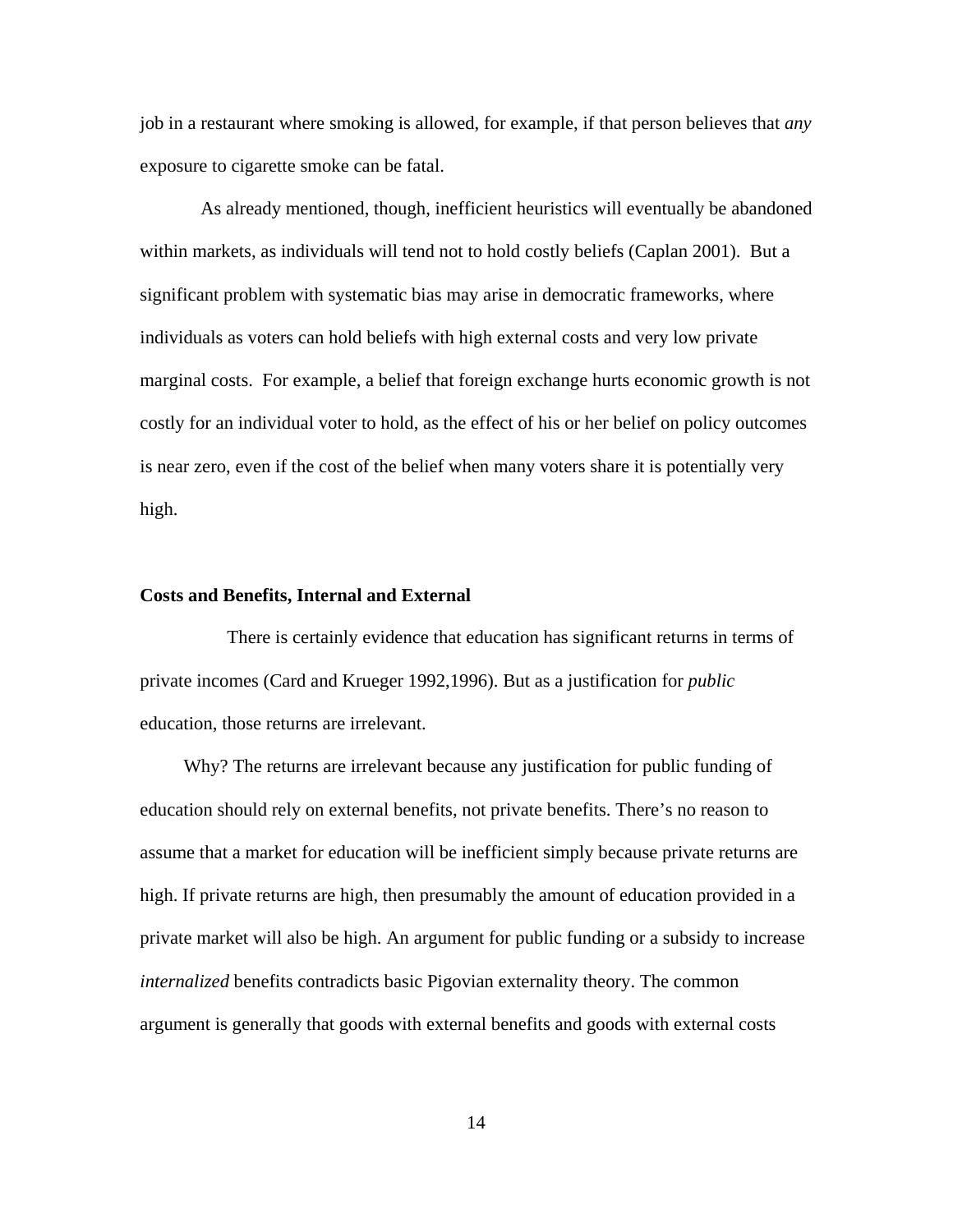should be subsidized and taxed, respectively.

 It might be helpful in comparing the concepts of education and learning, to consider their costs and benefits, both internal and external.

 Figure 1 shows the internal and external costs of public education. The internal costs are low, because with public education tuition is paid by the state, external costs are high, because third parties pay a significant part of the cost. External costs are also arguably high where poor learning heuristics persist *because* of public education curricula.<sup>[2](#page-14-0)</sup> The internal benefits are high; for the sake of argument, the Card-Krueger point on high returns is conceded. The external benefits are low, precisely because the Card-Krueger work shows that most of the benefits are internalized.

 In Figure 2, private learning has a different set of internal and external costs and benefits, where internal costs are high (tuition in task-specific schools is an internal cost, and the time spent learning skills and acquiring specific knowledge has a high opportunity cost). The external costs of private learning are low, if anything, because the costs are borne by the individual seeking education. Furthermore, it's not clear how one person's learning can harm another, unless the learning were focused on the end of harming others. The internal benefits of private learning are high; new knowledge and new skills that lead to profit or productivity gains are internalized. Finally, private learning has high external benefits because the creation of new knowledge is what allows for further specialization and gains from trade in the marketplace.

<span id="page-14-0"></span>External costs and benefits are highly debatable, and what really matters is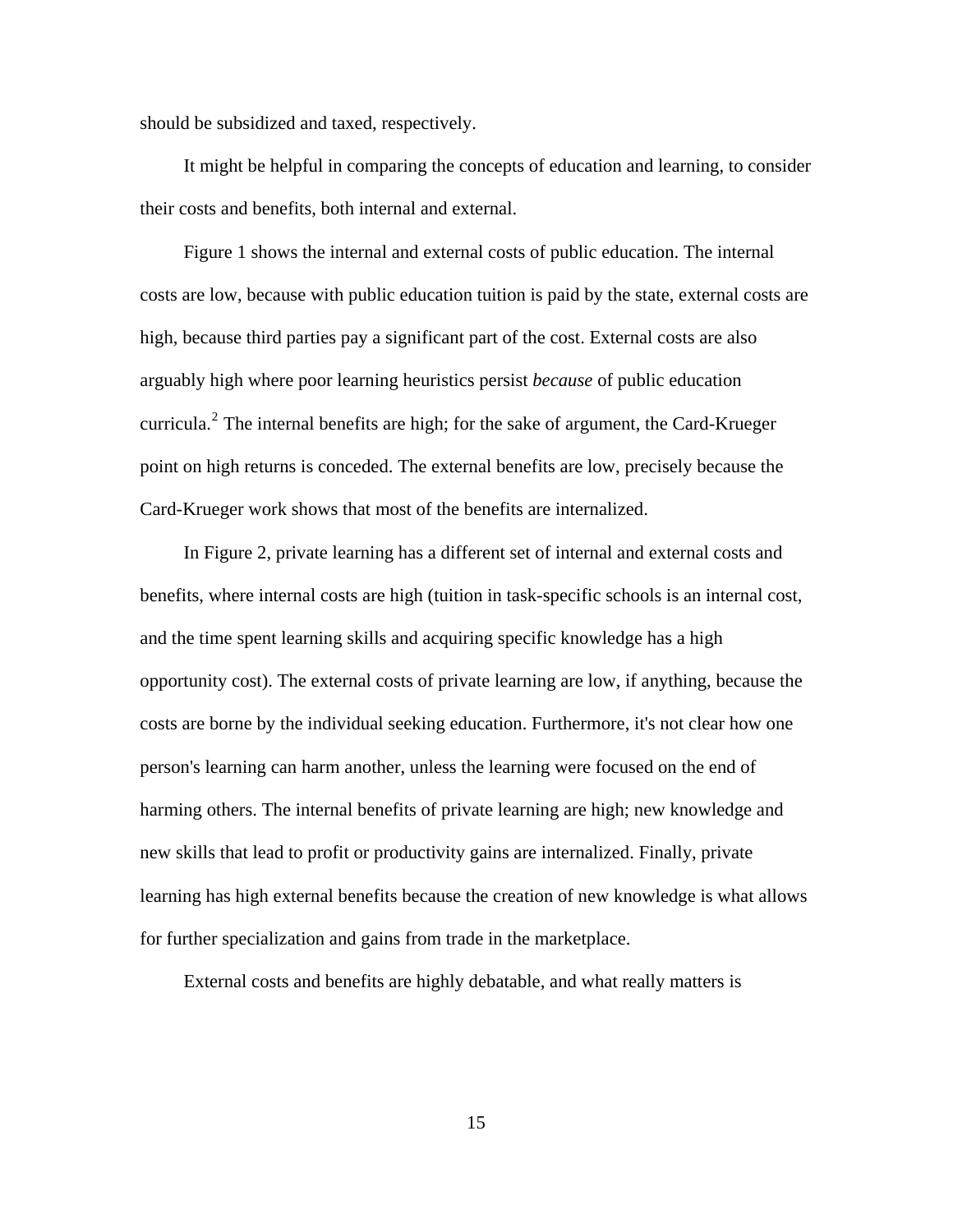evidence of their importance. So far, the claims of external benefits to education fall into one of three categories: the first is based on the Card-Krueger type claims of large significant returns to education. As has been pointed out, those returns are by definition internal benefits. The second claim echoes Dewey's (1916) line of argument that in democracies, more educated electorates will make better decisions at the polls, leading to better outcomes. Recent work (Dee 2004) supports this line of reasoning by giving evidence of higher civic participation among more-educated citizens. The problem with this line of reasoning, though, is that does not consider the possibility of systematic bias among voters, and the potential for systematic bias to actually be perpetuated by education, where feedback may be insufficient to allow efficient heuristics to triumph over inefficient ones.

 The third type of evidence shows a correlation between economic growth and education levels, but does not show the causal connection. Since education has high private returns, it may be that societies with high enough incomes develop a longer time horizon, prompting more investment in education, whether public or private. If that is the case, then the reasons for public education versus private alternatives fade away; private returns would presumably provide enough incentive for private investment in learning.

 $2^2$  Lott (1999) argues that public education may have external costs in the form of indoctrination.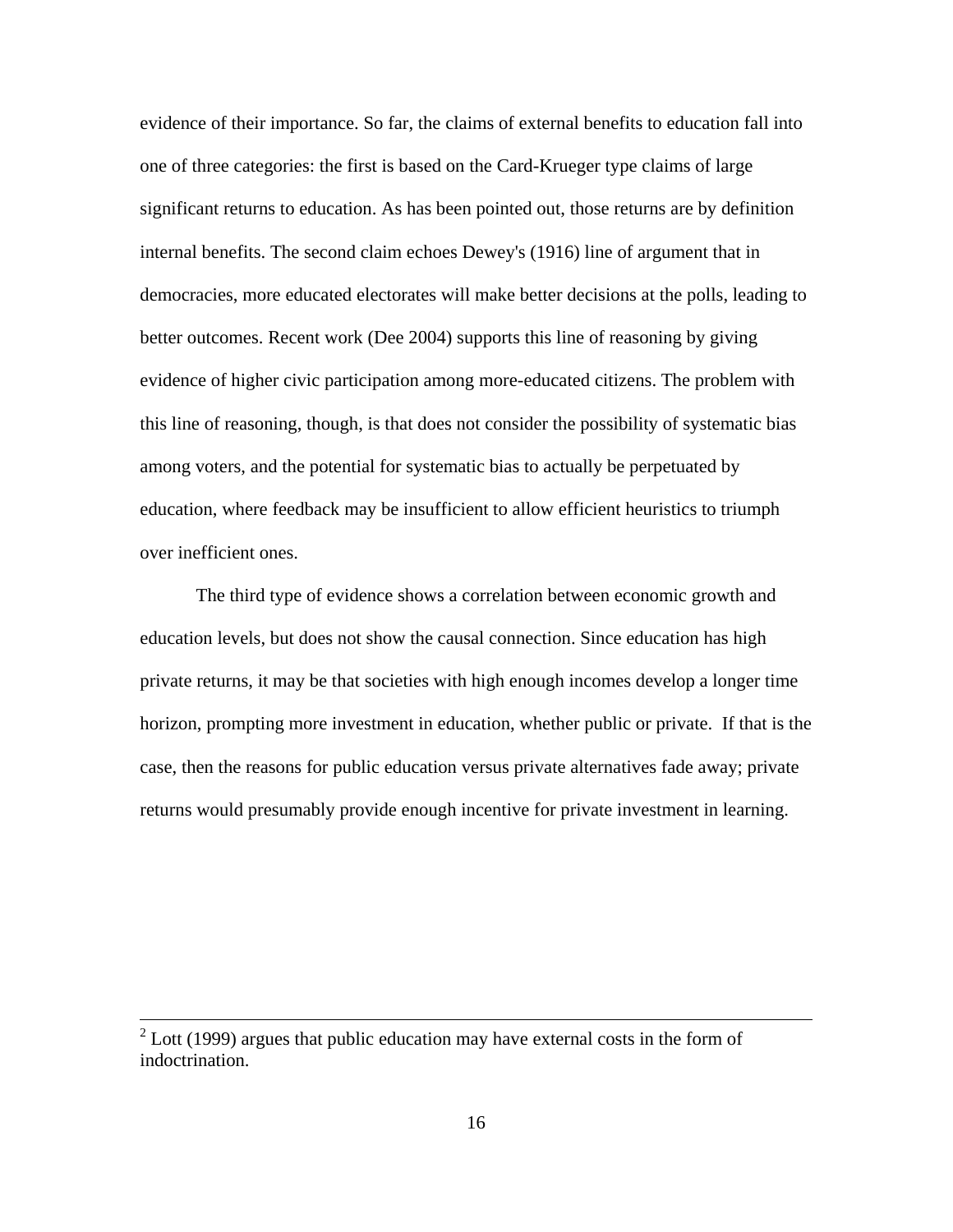## **Conclusion**

 While a standard information-market framework lends itself to an analysis of education as simply growth in a stock of information, a non-equilibrium, coordination framework will treat education as part of a larger process of inquiry and decision-making. Education is part of the flow of knowledge through an economic system, and how education is supplied is as important as how much is supplied. Incentives influence how knowledge evolves through heuristics, and knowledge can evolve in inefficient ways where educators are not accountable to their customers. The effect is similar to the effects of monetary manipulation, where the principal-agent problem is intensified by the legal protection of agents from the consequences of consumer choice. The effects can be significant when public education promotes ineffective heuristics over effective ones.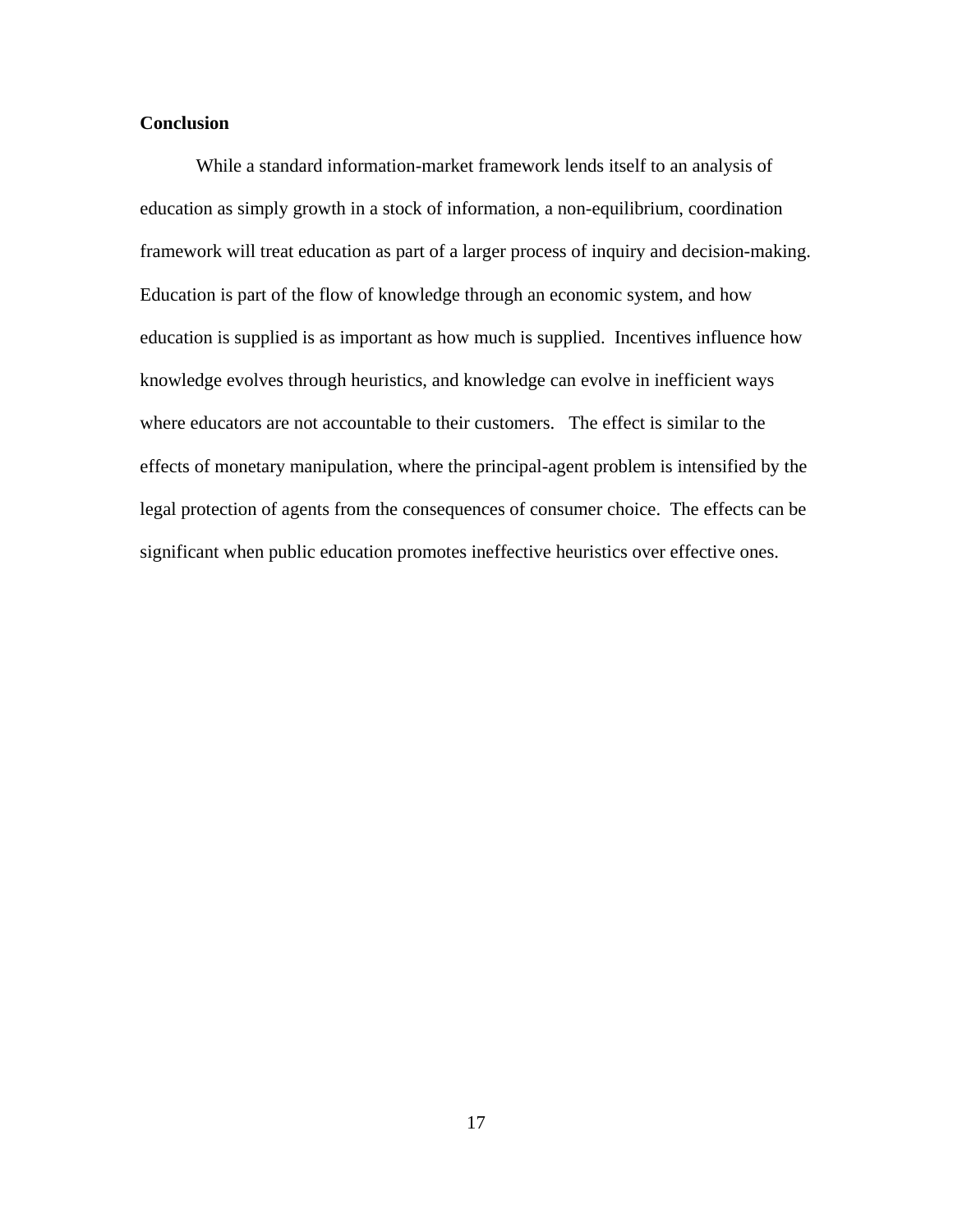# **Figure 1: Public Education**

|                 | <b>Costs</b> | <b>Benefits</b> |
|-----------------|--------------|-----------------|
| Internal        | Low          | High            |
| <b>External</b> | High         | Low             |

## **Figure 2: Private Learning**

|                 | <b>Costs</b> | <b>Benefits</b> |
|-----------------|--------------|-----------------|
| Internal        | High         | High            |
| <b>External</b> | Low          | High            |